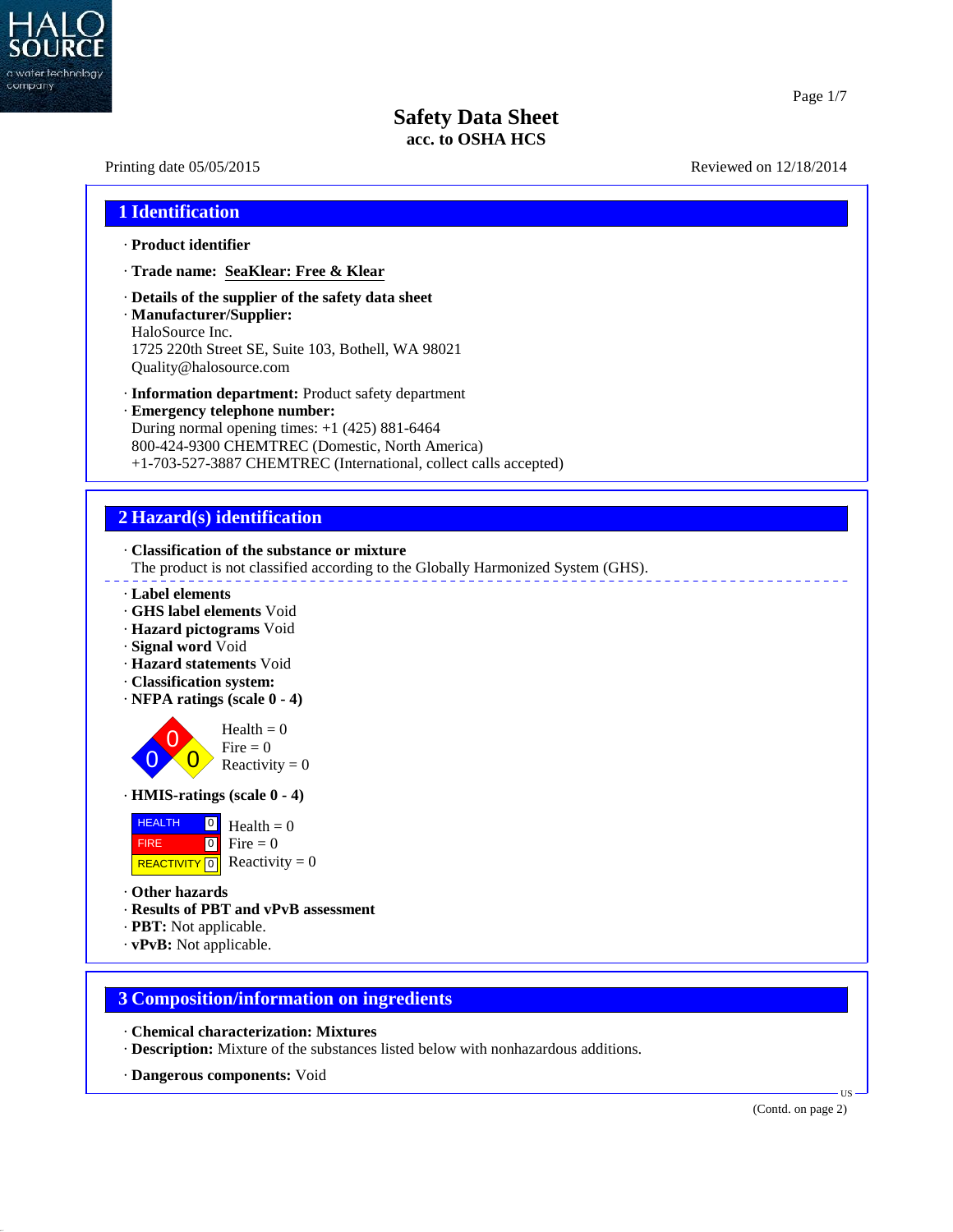Printing date 05/05/2015 **Reviewed on 12/18/2014** 

#### **Trade name: SeaKlear: Free & Klear**

(Contd. of page 1)

### **4 First-aid measures**

- · **Description of first aid measures**
- · **General information:** No special measures required.
- · **After inhalation:** Supply fresh air;consult doctor in case of complaints.
- · **After skin contact:** Generally the product does not irritate the skin.
- · **After eye contact:** Rinse opened eye for several minutes under running water.
- · **After swallowing:** If symptoms persist consult doctor.
- · **Information for doctor:**
- · **Most important symptoms and effects, both acute and delayed** No further relevant information available.
- · **Indication of any immediate medical attention and special treatment needed**
- No further relevant information available.

### **5 Fire-fighting measures**

- · **Extinguishing media**
- · **Suitable extinguishing agents:**
- CO2, extinguishing powder or water spray. Fight larger fires with water spray or alcohol resistant foam.
- · **Special hazards arising from the substance or mixture** No further relevant information available.
- · **Advice for firefighters**
- · **Protective equipment:** No special measures required.

## **6 Accidental release measures**

- · **Personal precautions, protective equipment and emergency procedures** Not required.
- · **Environmental precautions:** Do not allow to enter sewers/ surface or ground water.
- · **Methods and material for containment and cleaning up:**
- Absorb with liquid-binding material (sand, diatomite, acid binders, universal binders, sawdust).
- · **Reference to other sections**
- See Section 7 for information on safe handling.
- See Section 8 for information on personal protection equipment.
- See Section 13 for disposal information.

### **7 Handling and storage**

- · **Handling:**
- · **Precautions for safe handling** No special measures required.
- · **Information about protection against explosions and fires:** No special measures required.
- · **Conditions for safe storage, including any incompatibilities**
- · **Storage:**

40.2.7

- · **Requirements to be met by storerooms and receptacles:** No special requirements.
- · **Information about storage in one common storage facility:** Not required.
- · **Further information about storage conditions:** None.
- · **Specific end use(s)** No further relevant information available.

### **8 Exposure controls/personal protection**

· **Additional information about design of technical systems:** No further data; see item 7.

(Contd. on page 3)

US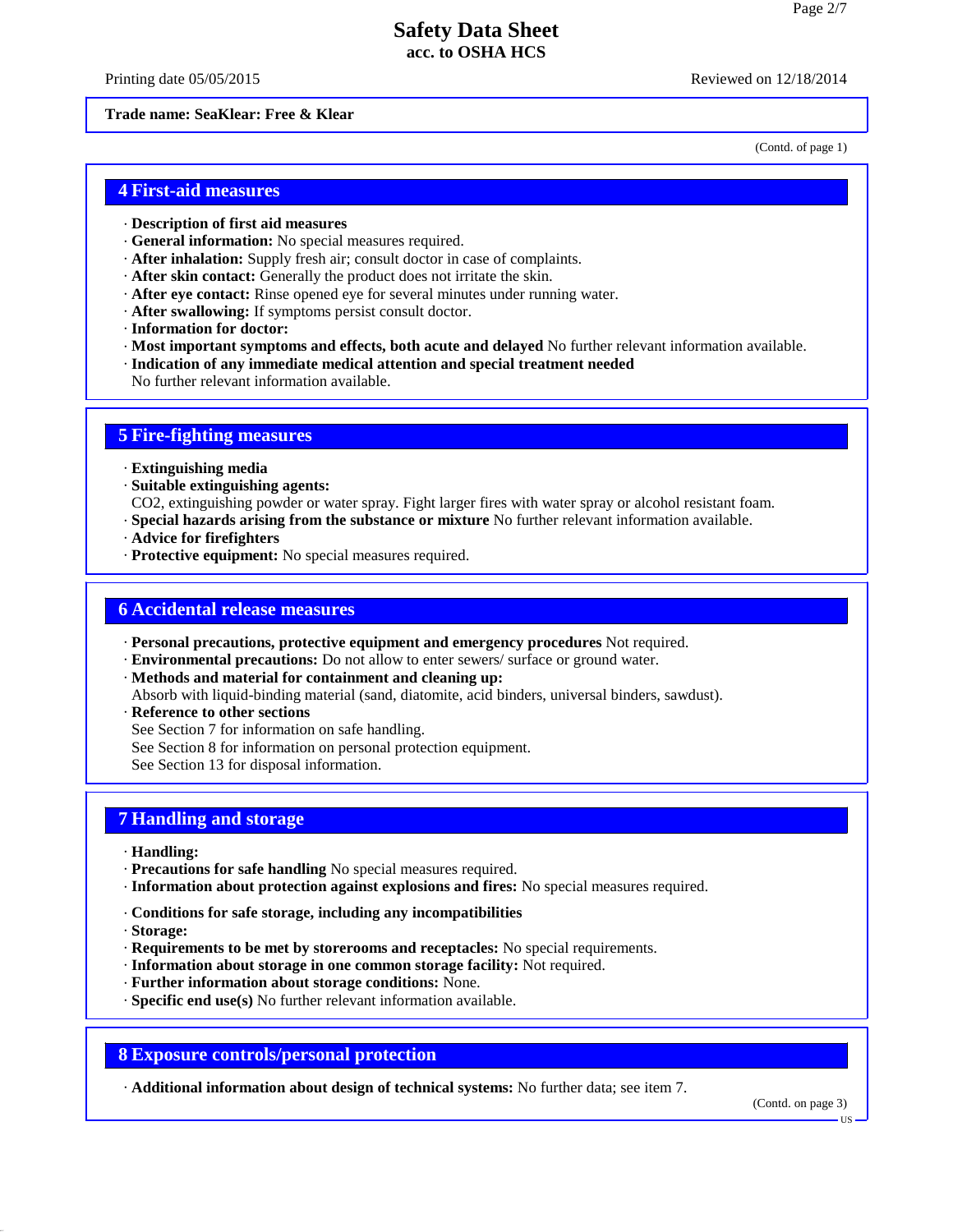Printing date 05/05/2015 **Reviewed on 12/18/2014** 

#### **Trade name: SeaKlear: Free & Klear**

· **Control parameters** · **Components with limit values that require monitoring at the workplace:** The product does not contain any relevant quantities of materials with critical values that have to be monitored at the workplace. · **Additional information:** The lists that were valid during the creation were used as basis. · **Exposure controls** · **Personal protective equipment:** · **General protective and hygienic measures:** The usual precautionary measures for handling chemicals should be followed. · **Breathing equipment:** Not required. · **Protection of hands:** The glove material has to be impermeable and resistant to the product/ the substance/ the preparation. Due to missing tests no recommendation to the glove material can be given for the product/ the preparation/ the chemical mixture. Selection of the glove material on consideration of the penetration times, rates of diffusion and the degradation · **Material of gloves** The selection of the suitable gloves does not only depend on the material, but also on further marks of quality and varies from manufacturer to manufacturer. As the product is a preparation of several substances, the resistance of the glove material can not be calculated in advance and has therefore to be checked prior to the application.

#### · **Penetration time of glove material**

40.2.7

The exact break through time has to be found out by the manufacturer of the protective gloves and has to be observed.

· **Eye protection:** Goggles recommended during refilling.

| · Information on basic physical and chemical properties |                    |
|---------------------------------------------------------|--------------------|
|                                                         |                    |
|                                                         |                    |
| Clear                                                   |                    |
| Product specific                                        |                    |
| Not determined.                                         |                    |
| 3.5                                                     |                    |
| Undetermined.<br>100 °C (212 °F)                        |                    |
| Not applicable.                                         |                    |
| Not applicable.                                         |                    |
|                                                         |                    |
| Not determined.                                         |                    |
| Product is not selfigniting.                            |                    |
| Product does not present an explosion hazard.           |                    |
|                                                         |                    |
| Not determined.                                         |                    |
| Not determined.                                         |                    |
|                                                         | (Contd. on page 4) |
|                                                         | Liquid             |

(Contd. of page 2)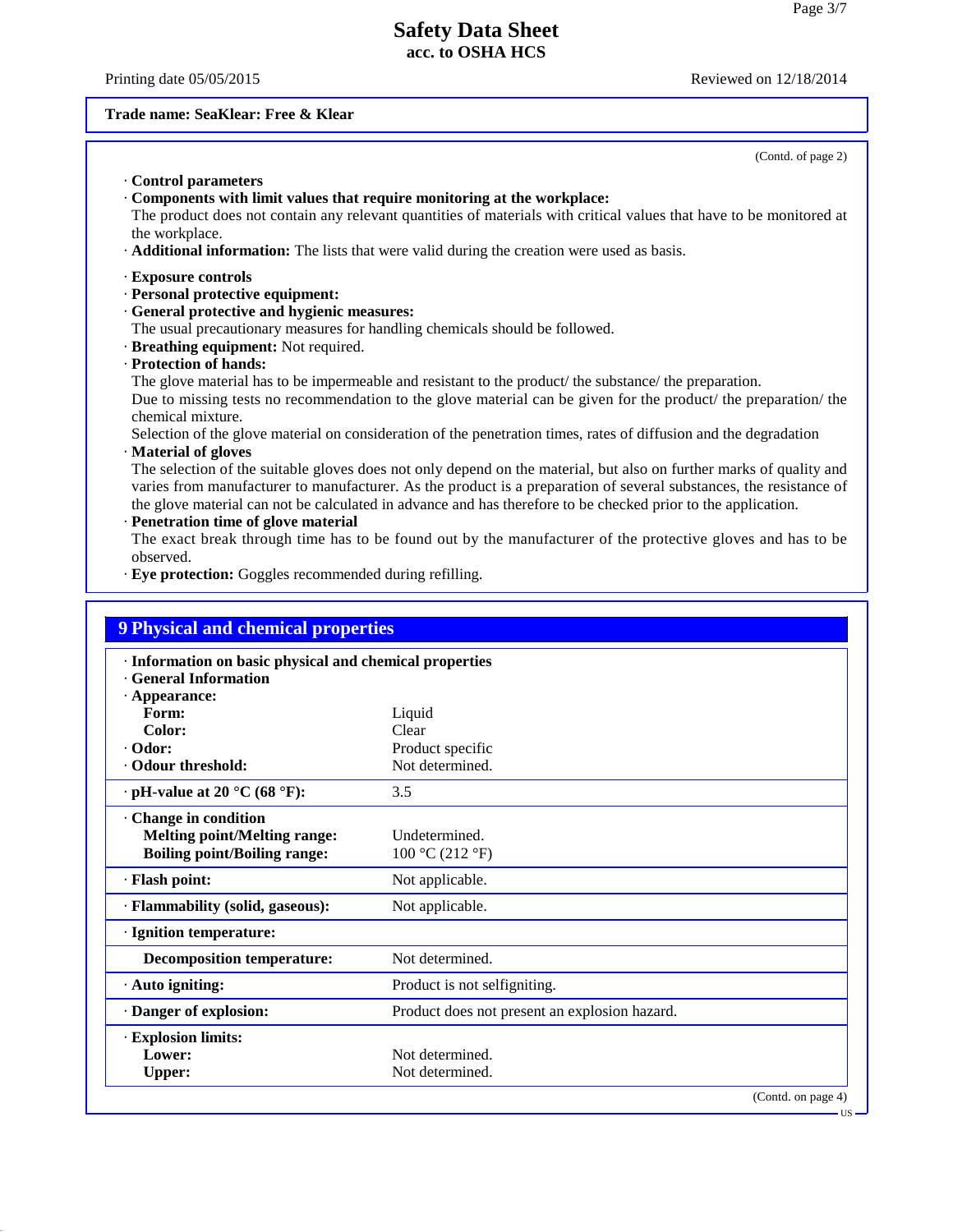Printing date 05/05/2015 Reviewed on 12/18/2014

**Trade name: SeaKlear: Free & Klear**

|                                                            | (Contd. of page 3)                         |  |
|------------------------------------------------------------|--------------------------------------------|--|
| $\cdot$ Vapor pressure at 20 °C (68 °F):                   | $23$ hPa $(17 \text{ mm Hg})$              |  |
| $\cdot$ Density at 20 °C (68 °F):                          | $1.14$ g/cm <sup>3</sup> (9.513 lbs/gal)   |  |
| · Relative density                                         | Not determined.                            |  |
| · Vapour density                                           | Not determined.                            |  |
| · Evaporation rate                                         | Not determined.                            |  |
| · Solubility in / Miscibility with                         |                                            |  |
| Water:                                                     | Not miscible or difficult to mix.          |  |
| . Partition coefficient (n-octanol/water): Not determined. |                                            |  |
| · Viscosity:                                               |                                            |  |
| Dynamic:                                                   | Not determined.                            |  |
| Kinematic:                                                 | Not determined.                            |  |
| · Solvent content:                                         |                                            |  |
| <b>Organic solvents:</b>                                   | $0.0\%$                                    |  |
| ⋅ Other information                                        | No further relevant information available. |  |

## **10 Stability and reactivity**

- · **Reactivity**
- · **Chemical stability**
- · **Thermal decomposition / conditions to be avoided:** No decomposition if used according to specifications.
- · **Possibility of hazardous reactions** No dangerous reactions known.
- · **Conditions to avoid** No further relevant information available.
- · **Incompatible materials:** No further relevant information available.
- · **Hazardous decomposition products:** No dangerous decomposition products known.

## **11 Toxicological information**

- · **Information on toxicological effects**
- · **Acute toxicity:**
- · **Primary irritant effect:**
- · **on the skin:** No irritant effect.
- · **on the eye:** No irritating effect.
- · **Sensitization:** No sensitizing effects known.
- · **Additional toxicological information:**

The product is not subject to classification according to internally approved calculation methods for preparations: When used and handled according to specifications, the product does not have any harmful effects according to our experience and the information provided to us.

### · **Carcinogenic categories**

None of the ingredients is listed.

## · **NTP (National Toxicology Program)**

None of the ingredients is listed.

### · **OSHA-Ca (Occupational Safety & Health Administration)**

None of the ingredients is listed.

40.2.7

(Contd. on page 5)

 $\overline{US}$   $\longrightarrow$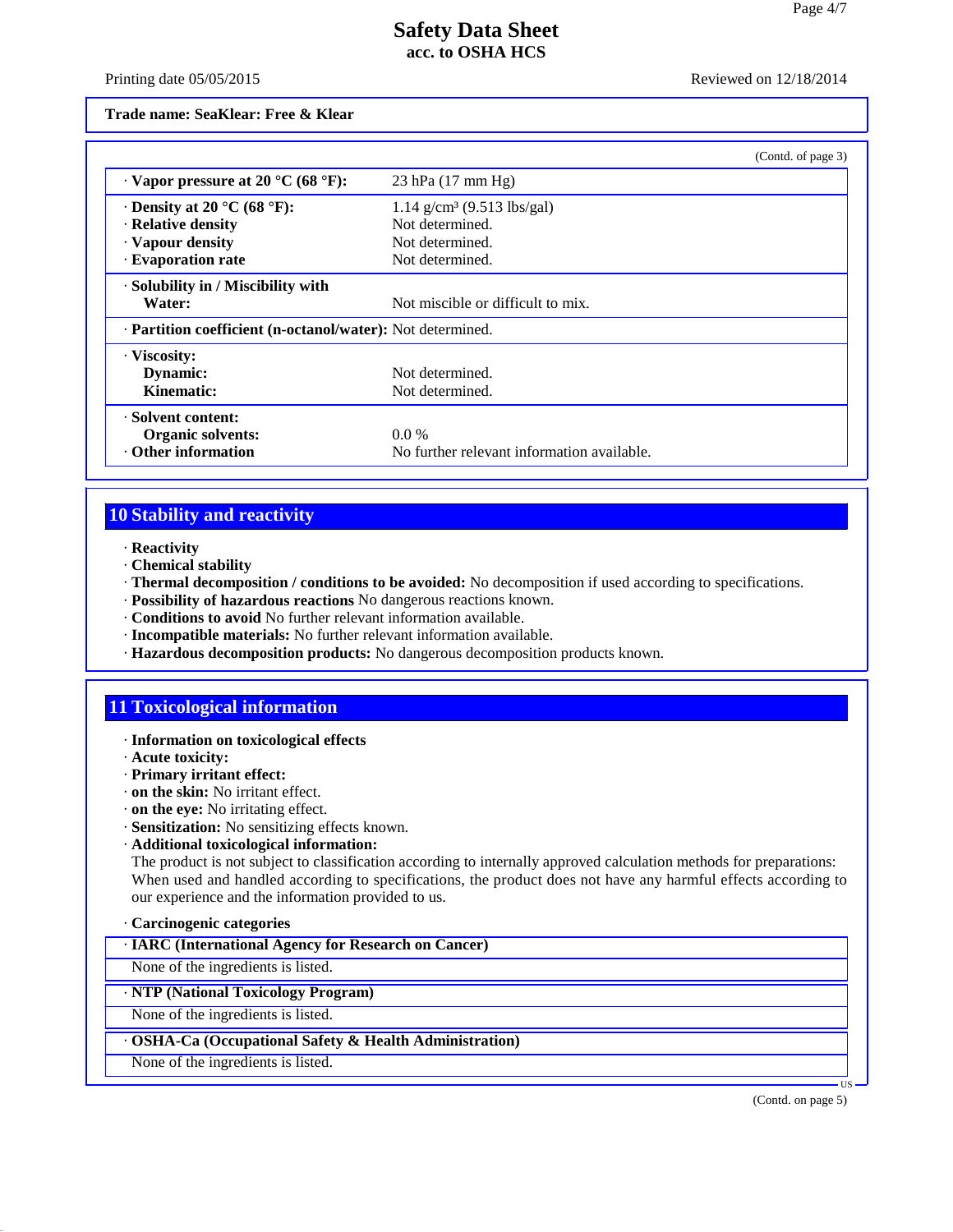Printing date 05/05/2015 Reviewed on 12/18/2014

#### **Trade name: SeaKlear: Free & Klear**

(Contd. of page 4)

## **12 Ecological information**

- · **Toxicity**
- · **Aquatic toxicity:** No further relevant information available.
- · **Persistence and degradability** No further relevant information available.
- · **Behavior in environmental systems:**
- · **Bioaccumulative potential** No further relevant information available.
- · **Mobility in soil** No further relevant information available.
- · **Additional ecological information:**
- · **General notes:**
- Water hazard class 1 (Self-assessment): slightly hazardous for water

Do not allow undiluted product or large quantities of it to reach ground water, water course or sewage system.

- · **Results of PBT and vPvB assessment**
- · **PBT:** Not applicable.
- · **vPvB:** Not applicable.
- · **Other adverse effects** No further relevant information available.

## **13 Disposal considerations**

- · **Waste treatment methods**
- · **Recommendation:** Smaller quantities can be disposed of with household waste.
- · **Uncleaned packagings:**

40.2.7

· **Recommendation:** Disposal must be made according to official regulations.

| <b>14 Transport information</b>                                                   |                 |
|-----------------------------------------------------------------------------------|-----------------|
| <b>· UN-Number</b><br>· DOT, ADN, IMDG, IATA                                      | not regulated   |
| $\cdot$ UN proper shipping name<br>· DOT, ADN, IMDG, IATA                         | not regulated   |
| Transport hazard class(es)                                                        |                 |
| DOT, ADN, IMDG, IATA<br>Class                                                     | not regulated   |
| · Packing group<br>· DOT, IMDG, IATA                                              | not regulated   |
| <b>Environmental hazards:</b><br>$\cdot$ Marine pollutant:                        | N <sub>0</sub>  |
| · Special precautions for user                                                    | Not applicable. |
| Transport in bulk according to Annex II of<br><b>MARPOL73/78 and the IBC Code</b> | Not applicable. |
| · UN "Model Regulation":                                                          |                 |

(Contd. on page 6)

 $\overline{US}$   $\longrightarrow$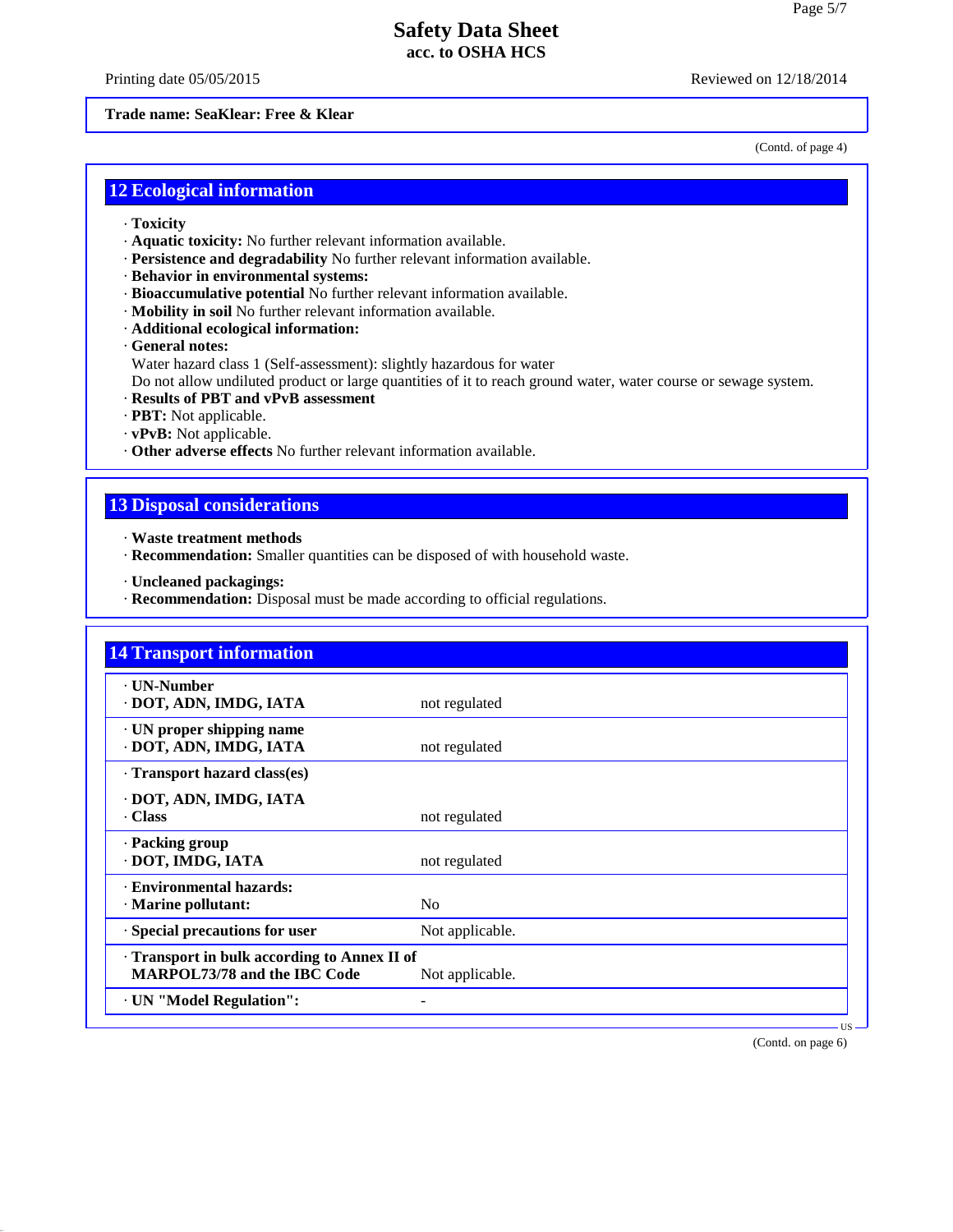Printing date 05/05/2015 **Reviewed on 12/18/2014** 

**Trade name: SeaKlear: Free & Klear**

(Contd. of page 5)

|  |  | <b>15 Regulatory information</b> |  |
|--|--|----------------------------------|--|
|  |  |                                  |  |
|  |  |                                  |  |

· **Safety, health and environmental regulations/legislation specific for the substance or mixture** · **Sara**

· **Section 355 (extremely hazardous substances):**

None of the ingredients is listed.

· **Section 313 (Specific toxic chemical listings):**

None of the ingredients is listed.

· **TSCA (Toxic Substances Control Act):**

All ingredients are listed.

· **Proposition 65**

· **Chemicals known to cause cancer:**

None of the ingredients is listed.

· **Chemicals known to cause reproductive toxicity for females:**

None of the ingredients is listed.

· **Chemicals known to cause reproductive toxicity for males:**

None of the ingredients is listed.

· **Chemicals known to cause developmental toxicity:**

None of the ingredients is listed.

#### · **Carcinogenic categories**

· **EPA (Environmental Protection Agency)**

None of the ingredients is listed.

· **TLV (Threshold Limit Value established by ACGIH)**

None of the ingredients is listed.

· **NIOSH-Ca (National Institute for Occupational Safety and Health)**

None of the ingredients is listed.

· **GHS label elements** Void

· **Hazard pictograms** Void

· **Signal word** Void

· **Hazard statements** Void

· **Chemical safety assessment:** A Chemical Safety Assessment has not been carried out.

## **16 Other information**

This information is based on our present knowledge. However, this shall not constitute a guarantee for any specific product features and shall not establish a legally valid contractual relationship.

· **Department issuing SDS:** Environment protection department.

· **Contact:** Mrs. Jackson

40.2.7

- · **Date of preparation / last revision** 05/05/2015 / -
- · **Abbreviations and acronyms:**

ADR: Accord européen sur le transport des marchandises dangereuses par Route (European Agreement concerning the International Carriage of Dangerous Goods by Road)

IMDG: International Maritime Code for Dangerous Goods

DOT: US Department of Transportation

IATA: International Air Transport Association

ACGIH: American Conference of Governmental Industrial Hygienists

EINECS: European Inventory of Existing Commercial Chemical Substances

ELINCS: European List of Notified Chemical Substances